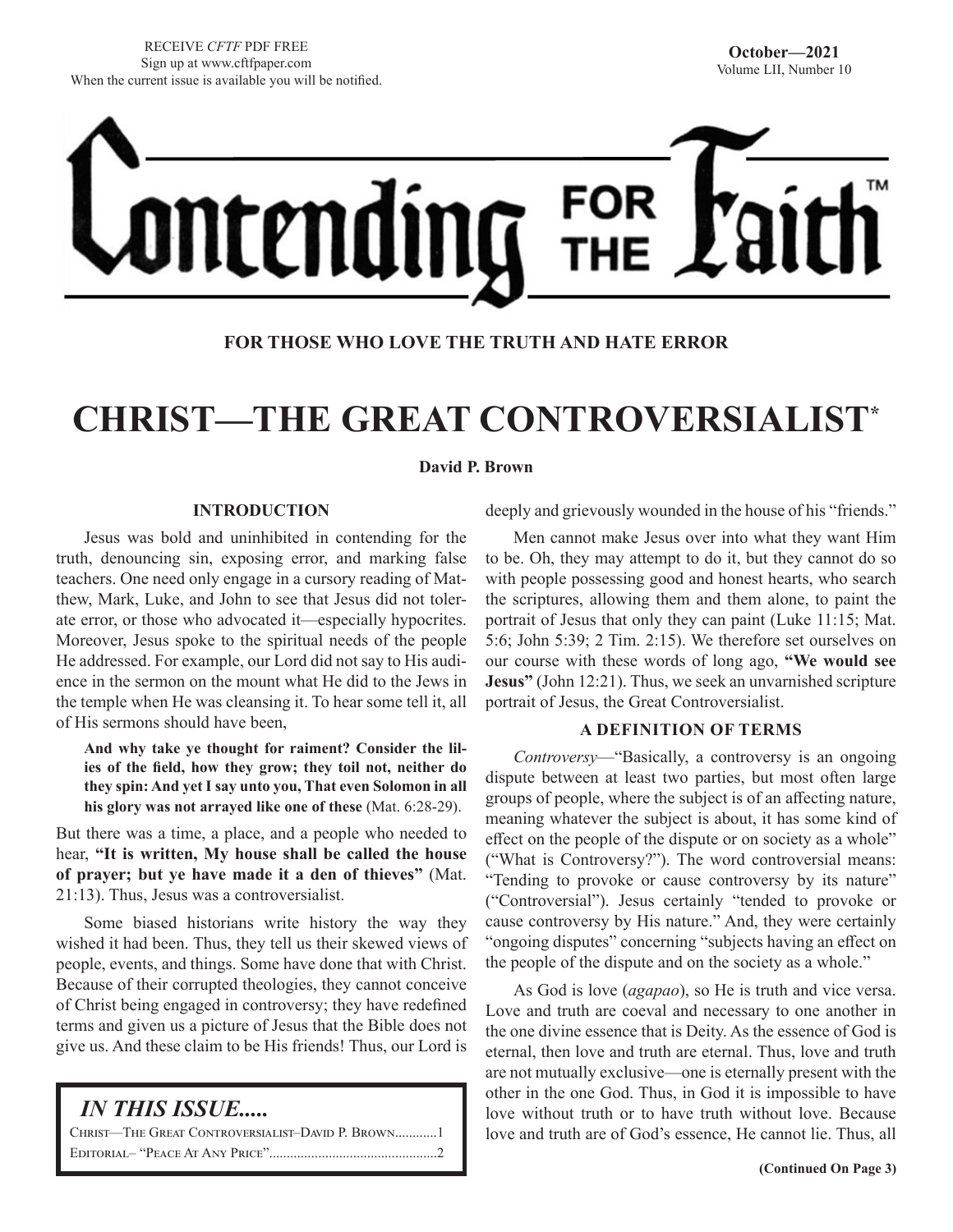

# **David P. Brown, Editor and Publisher dpbcftf@gmail.com**

*COMMUNICATIONS received by CONTENDING FOR THE FAITH and/or its Editor are viewed as intended FOR PUBLICATION unless otherwise stated. Whereas we respect confidential information, so described, everything else sent to us we are free to publish without further permission being necessary. Anything sent to us NOT for publication, please indicate this clearly when you write. Please address such letters directly to the Editor David P. Brown, P.O. Box 2357, Spring, Texas 77383 or dpbcftf@gmail.com. Telephone: (281) 350-5516.*

# *FREE—FREE—FREE—FREE—FREE—FREE*

*To receive CFTF free, go to www.cftfpaper.com and sign up. Once done, you will be notified when the current issue is available. It will be in the form of a PDF document that can be printed, and forwarded to friends.*

### **SUBSCRIPTION RATES FOR THE PAPER EDITION**

*Single Print Subs: One Year, \$25.00; Two Years, \$45.00. NO REFUNDS FOR CANCELLATIONS OF PRINT SUBSCRIPTIONS.*

# **ADVERTISING POLICY & RATES**

*CONTENDING FOR THE FAITH exists to defend the gospel (Philippians 1:7,17) and refute error (Jude 3). Therefore, we advertise only what is authorized by the Bible (Colossians 3:17). We will not knowingly advertise anything to the contrary and reserve the right to refuse any advertisement.*

*All setups and layouts of advertisements will be done by CONTENDING FOR THE FAITH. A one-time setup and layout fee for each advertisement will be charged if such setup or layout*  is needful. Setup and layout fees are in addition to the cost of *the space purchased for advertisement. No major changes will be made without customer approval.*

*All advertisements must be in our hands no later than one month preceding the publishing of the issue of the journal in which you desire your advertisement to appear. To avoid being charged for the following month, ads must be canceled by the first of the month. We appreciate your understanding of and cooperation with our advertising policy.*

*MAIL ALL SUBSCRIPTIONS, ADVERTISEMENTS, AND LET-TERS TO THE EDITOR, P. O. Box 2357, Spring, Texas 77383- 2357. COST OF SPACE FOR ADS: Back page, \$300.00; full page, \$300.00; half page, \$175.00; quarter page, \$90.00; less than quarter page, \$18.00 per column-inch. CLASSIFIED ADS: \$2.00 per line per month. SETUP AND LAYOUT FEES: Full page, \$50.00; half page, \$35.00; anything under a half page, \$20.00.*

*CONTENDING FOR THE FAITH is published bimonthly. P. O. Box 2357, Spring, Texas 77383-2357 Telephone: (281) 350-5516.*

> **Ira Y. Rice, Jr., Founder August 3, 1917–October 10, 2001**

# *Editorial...*

# **"PEACE AT ANY PRICE"**

The Messianic prophet, Isaiah, said Jesus would be the **"Prince of Peace"** (Isa. 9:6). Furthermore, the scriptures abound with declarations of the **"peace on earth"** that only Jesus can bring (Luke 2:14). He is the King and Lord of peace reigning over the kingdom of peace through the gospel of peace (2 The. 3:16; Rom. 14:17; Eph. 6:15). He blesses those who are workers for peace. Also, as much as possible, Christians are to be at peace with all men (Mat. 5:9; Rom. 12:18; Also see Eph. 2:14-15; 1 Cor. 14:33). How, then, does one reconcile Christ's following bold, frank, candid, and seemingly contradictory declaration with the idea that He is the **"Prince of Peace"** and the source of all true peace on earth? He said:

**Think not that I am come to send peace on earth: I came not to send peace, but a sword. For I am come to set a man at variance against his father, and the daughter against her mother, and the daughter in law against her mother in law. And a man's foes shall be they of his own household. He that loveth father or mother more than me is not worthy of me: and he that loveth son or daughter more than me is not worthy of me. And he that taketh not his cross, and followeth after me, is not worthy of me. He that findeth his life shall lose it: and he that loseth his life for my sake shall find it. He that receiveth you receiveth me, and he that receiveth me receiveth him that sent me** (Mat. 10:34-40).

What people mistakenly assume from the fact that Christ came to bring peace on earth is this—Jesus came *only* to send peace on earth. This He never explicitly (in so many words) or implicitly said. It is contrary to the truth to think that He did.

What people (even some church members) fail to understand about the peace that Jesus offers is this: *it is peace through truth—the truth revealed to sinful mankind by Jesus who is the truth* (John 1:17; 8:31, 32; 14:6; 16:13; 17:17; 1 John 2:21). Thus, for those who love and obey the truth there can be no peace with those who hate and oppose it. As the Psalmist declared, **"...I love thy commandments above gold; yea, above fine gold. Therefore I esteem all thy precepts concerning all things to be right; and I hate every false way"** (Psa. 119:128). Also, love **"Rejoiceth not in iniquity, but rejoiceth in the truth"** (1 Cor. 13:6).

Regarding his exposure and refutation of false teaching and its teachers in the Galatian churches, the apostle Paul put the following question to them, **"Am I therefore become your enemy, because I tell you the truth?"** (Gal. 4:16). To Paul's question, we cannot know how many of those brethren answered "no" and how many answered "yes." But, sadly, over the years many have answered in the affirmative.

Christ's peace is *only* for those who love and obey the truth (2 The. 2:10-12). As John wrote, **"For I rejoiced greatly, when the brethren came and testified of the truth that is in thee, even as thou walkest in the truth"** (3 John 3).

**—David P. Brown, Editor**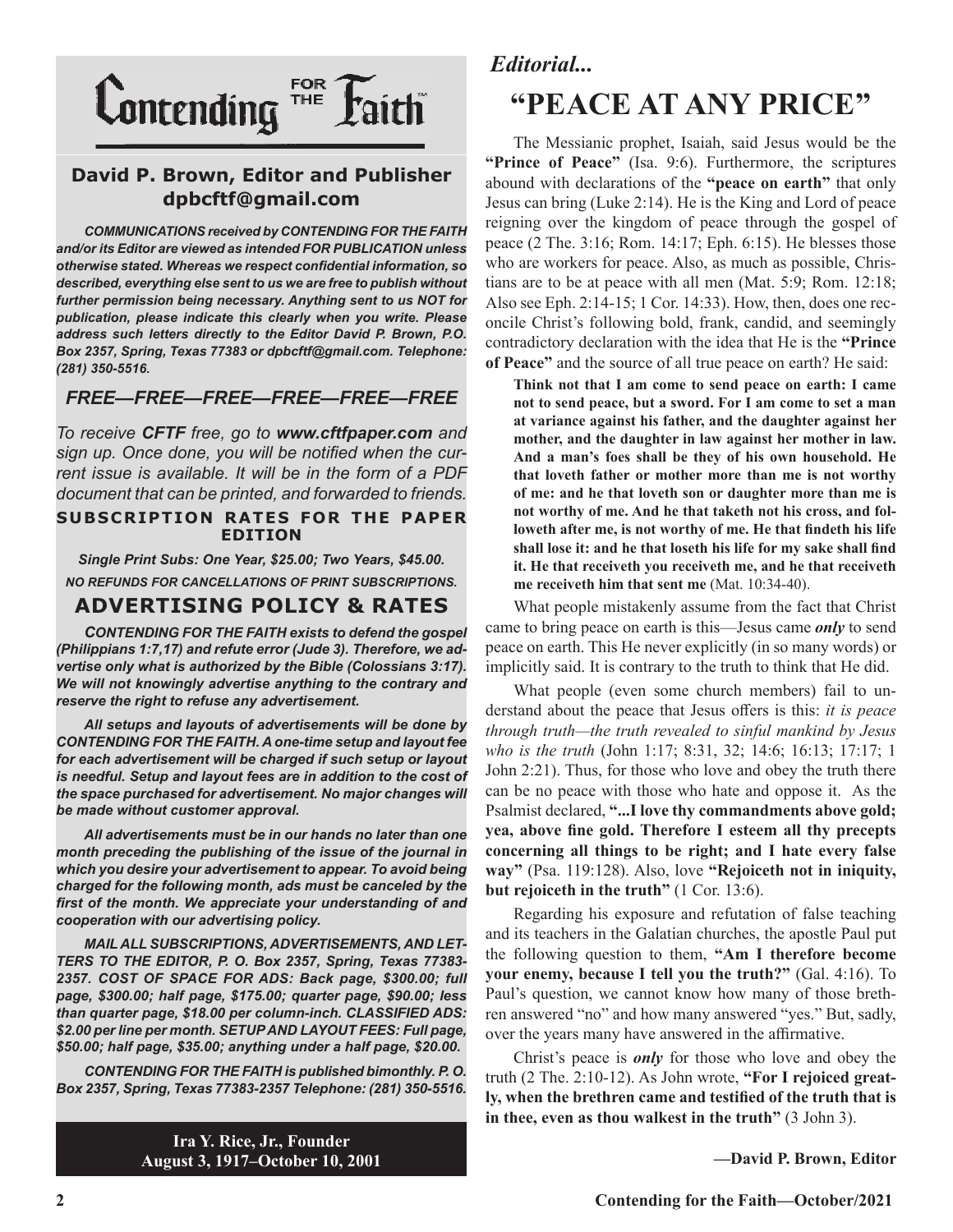### **(Continued From Page 1)**

love and all truth come from Him and from no other source.

When the eternal Word became flesh, love and truth became flesh. Because Jesus Christ is the truth, everything that pertains to the nature of truth pertains to Jesus (John 14:6). Thus, as He said of Himself to Pilate, **"To this end was I born, and for this cause came I into the world, that I should bear witness unto the truth. Every one that is of the truth heareth my voice"** (John 18:37).

If a man is allowed to define his terms to suit himself, he can uphold anything to be true. Thus, when we read and hear what many teach about Christ, we know they have embraced modern definitions of "meekness," "love," "kindness," "compassion," "mildness," and "tenderness." Therefore, to get at the truth about them, we must view these words in the light of their ancient definitions and how they were used, and to whom they were applied by the inspired writers. If we refuse to do this, we will see our Lord in a false light.

With many, Jesus is thought of as never raising his voice, never opposing anyone, and willing to compromise truth for the sake of peace and union (not unity). Moreover, He is perceived as accepting sinners in their sin, and never demanding that they cease and desist from their sinful conduct. Such people cannot see Jesus ever crossing another person in standing for the truth or in opposing error. This false view of Jesus causes people to think that if a person is sincerely religious, Jesus would never embarrass or offend him/her by pointing out his/her errors and sins. They see Jesus embracing all religions, all churches, all gods, and all philosophies.

To them, Jesus is an overly permissive parent, giving over to the badgering of His spoiled children's every demand. He is a big "pushover." Although He may threaten to punish His children when they do wrong, in actuality He never rebukes or punishes anyone. If they will promise Him they will be good, whether they keep their promise or not, the final outcome is that He will not punish them for their evil conduct.

Meekness is not weakness. Its backbone is not that of a wet, limp, and jellied noodle, warm though it may be. It took more strength than we can comprehend for the sinless Christ to become a man, live on earth without sinning, confront hardhearted hypocrites of His own religion and race, willingly enduring what He did at the hands of sinners, and, finally, to suffer a prolonged, shameful, and agonizing death on the cross (Phi. 2:7; Heb. 2:9; 6:16; 12:2-3). Assuredly, Jesus was not crucified for saying **"Consider the lilies of the field,"** but because He declared, **"Ye have made my Father's house a den of thieves."**

Love (*agapao*) does not condone or defend sin or sinners, but reveals sin to be mankind's most vehement enemy and those who engage in and promote it to be the enemies of the cross of Christ. Love makes it clear that sin is the only

thing that can separate man from God. Because God is love and Jesus is God, then Jesus did and does not condone any wrong, but rather exposes, reproves, rebukes, and refutes it, calling for all men to repent of and turn from it, and fully embrace the truth.

Thus in the life of the faithful child of God, love never attempts to make error as acceptable to God as is truth, or to compromise the truth with error, but treats it for what it is error. Thus, a loving Christian identifies, rebukes, refutes, and calls to repentance those who propagate error (false teachers and those living in sin), warning the faithful of the error(s), and identifying the false teachers.

# **WE CANNOT BE LIKE JESUS**

All sorts of efforts have been made in an attempt to stop members of the Lord's church from rebuking error and the false teachers who propagate it. The following is a prime example of one of those efforts. James Hinkle and Tim Woodroof wrote:

As we study the example of Jesus in conflict situations, it is important to remember that in at least one respect, Jesus was very different from us. He was always right! He saw the will of God absolutely and knew God's mind completely. We, on the other hand, "see but a poor reflection" and can only "know in part" (1 Cor. 13:12).

Accordingly, certain aspects of Christ's conflict style are not to be imitated by His disciples. We cannot take the role of teacher and Lord (as He could). We cannot speak with absolute confidence and omniscience (as He did). We cannot see the hearts of others and know with certainty their motives (as He had the ability to do).

There are, however, some characteristics of Christ in conflict we would do well to imitate. In particular, there are lessons for us to learn in the attitude Jesus took toward those with whom He clashed. At the heart of Jesus' conflict style was a firm commitment to win people rather than arguments (154).

Obviously Hinkle and Woodroof absolutely know that "we … 'see but a poor reflection' and can only 'know in part' (1 Cor. 13:12)." However, it should be pointed out that 1 Corinthians 13:12 is Paul's explanation of how the infant church in lieu of the completed New Testament functioned under the direct revelation of the Holy Spirit. The New Testament came in part and parcel. It was not the case that one day the New Testament was not on earth, but the next day the completed book was in the world. Paul is saying that God revealed the New Testament a little at a time as needed. So Hinkle and Woodroof's usage of this passage is completely out of context. But, we have the completed New Testament. And it has been here for about two thousand years (Jam. 1:25; 2 Pet. 1:3). Thus, said authors ought to have known better than what they wrote. With that error corrected, let us turn to what it is that they unerringly and absolutely know. They wrote that:

1. *"He (Jesus) was always right."* Is it possible for a mere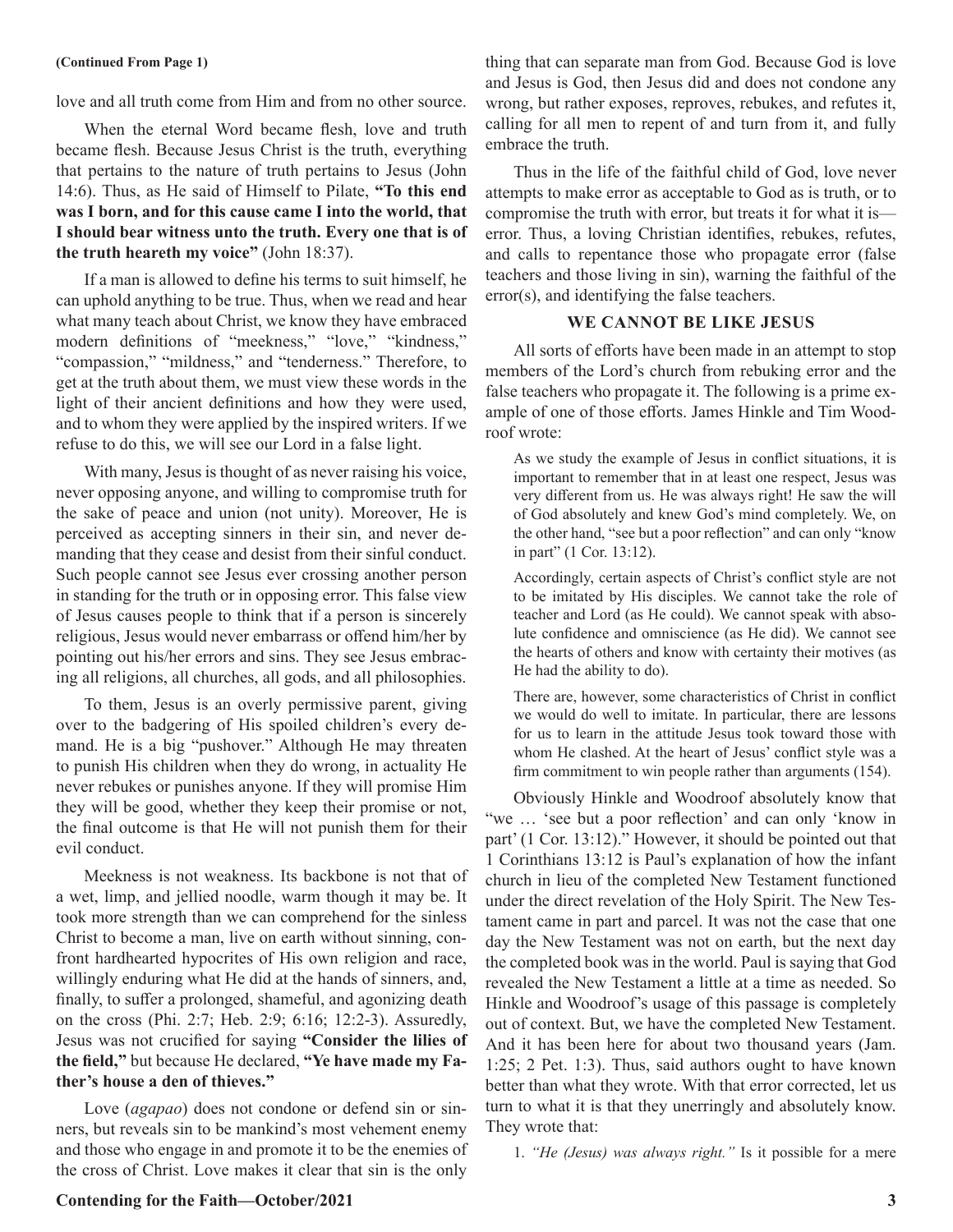mortal to be absolutely right about anything? Must one be inspired as were the apostles before one can claim absolute knowledge about anything? *Because we do not know everything does not necessarily mean we cannot absolutely know something.* Even Hinkle and Woodroof make absolute knowledge claims.

2. *"He saw the will of God absolutely and knew God's mind completely."* Who is it that is claiming to know as Jesus knows then or now? Who is it that is claiming omniscience? However, while Jesus was in His earthly ministry before His death, He did not know when the end of the world would be—and He absolutely knew He did not know it. But what He knew He was emphatic and absolute in the knowing of it or them. What Hinkle and Woodroof would have us believe is that unless we can "see the will of God absolutely and know God's mind completely" then we cannot make any absolute knowledge claims about matters of doctrine. Do Hinkle and Woodroof absolutely know that God exists, that Jesus is Deity, and that the Bible is the infallible, inerrant, all sufficient, final, and complete revelation of God to man?

3. *"… certain aspects of Christ's conflict style are not to be imitated by His disciples."* What are these "aspects" of His "conflict style" that "are not to be imitated by His disciples"? Again, who is it that claims to know a person as Jesus fully and infallibly knew a person? Paul said to Timothy and, thus, to all men (and that includes uninspired men): **"And the things that thou hast heard of me among many witnesses, the same commit thou to faithful men, who shall be able to teach others also"** (2 Tim. 2:2). Can men teach what they do not know? But if they know something, then they can know that they know it and know it absolutely.

a. *"We cannot take the role of teacher and Lord (as He could)."* Who is saying that any mere mortal can "take the role of teacher and Lord (as He could)"? We can know and speak Jesus' Words and we can know what they imply as clearly and absolutely as we can know what He explicitly (in just so many words) taught. Are Hinkle and Woodroof telling us we cannot do that? What does it mean to preach the word? What did Paul mean when he exhorted Timothy with the words, **"These things command and teach"** (1 Tim. 4:11)? What did Jesus mean when he said, **"If ye continue in my words then are ye my disciples indeed. And, ye shall know the truth and the truth shall make you free"** (John 8:31-32)?

b. *"We cannot speak with absolute confidence and omniscience (as He did)."* Speaking with "absolute confidence" is not at all the same thing as speaking from "omniscience (as He did)." Thus, we must ask who it is that is saying we are to speak from "omniscience (as He did)"? Let Hinkle and Woodroof give us "a for instance" or an example of a mere mortal in the Lord's church who is doing this. What these two apostates are teaching is that in order to "speak with absolute confidence" one must be omniscient. This is simply not true. Indeed, Hinkle and Woodroof seem to speak with absolute confidence when they wrote what they did?

c. *"We cannot see the hearts of others and know with certainty their motives (as He had the ability to do)."* Since when does teaching someone the truth on anything require that we "see the hearts of others and know with certainty their motives (as He had the ability to do)"? Again, who is it that teaches that we must be omniscient before we can know the truth about salvation and teach it to others? However, the Lord told mere mortals that by people's **"fruits ye shall know them"** (Mat. 7:20). When one tells me that a believer who has repented of his sins does not have to be baptized to be saved from sin, at least I know that person does not properly understand the truth about the one baptism (Eph. 4:5). How would anyone know that a person needed instruction if they could not know such a person was in error?

4. *"There are, however, some characteristics of Christ in conflict we would do well to imitate."* How do Hinkle and Woodroof know that there are "some characteristics of Christ in conflict we would do well to imitate"? Can they "take the role of teacher and Lord (as he could)"? Can they "speak with absolute confidence and omniscience (as He did)"? Can they "see the hearts of others and know with certainty their motives (as He had the ability to do)"? The answer to all three questions is a resounding "no"—they cannot do as Jesus did in the sense of His omniscience and authority. But, according to them, if you are not able to be omniscient then you cannot teach with absolute confidence. According to them, they do not possess the wherewithal to teach absolutely, authoritatively, and conclusively, but they are going to absolutely, authoritatively, and conclusively teach "some characteristics of Christ in conflict" that "we would do well to imitate" anyway. And, thus they have absolutely concluded that "we would do well to imitate" Christ as they see that need in our lives. The legs of the lame are not equal!

a. *"In particular, there are lessons for us to learn in the attitude Jesus took toward those with whom He clashed."* But Jesus' attitude came from one who bore all the marks of Deity. Are the authors telling us what aspect of Jesus' life and teachings we can imitate when they do not possess any of the traits that they say are requisite for one to possess in order to do as Jesus did? Are they picking and choosing the lessons we are to learn from Jesus and those we are not to learn from Him. By what criteria do they make the distinction between what lessons we can learn from one who is omniscient and those that we cannot learn. And, where do they get the wherewithal to teach with authority anything to be a lesson to us from the life of Jesus? They do not have the authority and omniscience of Christ, but that does not seem to bother them when they want to teach their doctrines.

Can we emulate the attitude Jesus had when he approached the Samaritan woman at the well (John 4)? Or, should we have the attitude of Jesus toward Peter when he rebuked him (Mat. 16:23)? Or, can we have the attitude of Paul when he instructed Titus to teach elders:

**For there are many unruly and vain talkers and deceivers, specially they of the circumcision: Whose mouths must be stopped, who subvert whole houses, teaching things which they ought not, for filthy lucre's sake. One of themselves, even a prophet of their own, said, The Cretians are alway liars, evil beasts, slow bellies. This witness is true. Wherefore rebuke**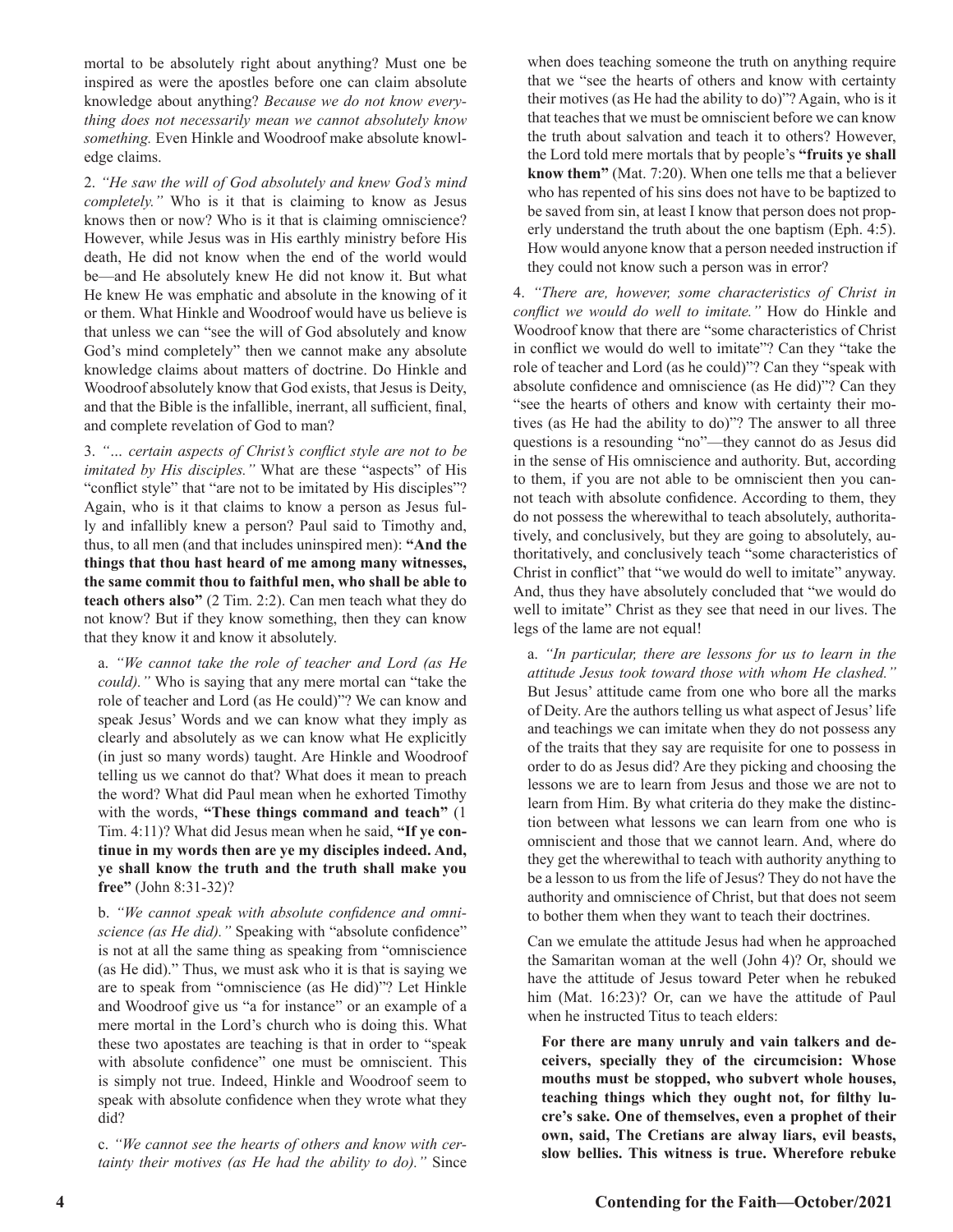**them sharply, that they may be sound in the faith; Not giving heed to Jewish fables, and commandments of men, that turn from the truth. Unto the pure all things are pure: but unto them that are defiled and unbelieving is nothing pure; but even their mind and conscience is defiled. They profess that they know God; but in works they deny him, being abominable, and disobedient, and unto every good work reprobate** (Tit. 1:10-16).

b. *"At the heart of Jesus' conflict style was a firm commitment to win people rather than arguments."* What an indictment!! If anyone desires to win an argument he does not have "a firm commitment to win people." Where did we ever learn such a thing? It seems to me that Jesus made and won arguments because He desired to win people. People are intellectual and rational beings. Thus, God through the great prophet Isaiah declared on behalf of God to His people **"Come now, let us reason together"** (Isa. 1:18). In teaching Felix, Paul "reasoned of righteousness, temperance, and judgment to come" (Acts 24:25) and on and on we could go. We cannot win people to the Lord and not make the case for Christ, His gospel, and His New Testament church. One does not love the sinner by trying to figure out ways to allow him to remain in his sins and in all manner of false doctrine because we are afraid to rebuke him. To love someone as Jesus did is to tell the truth of God he needs to hear no matter how much he may hate it or love it. It is our obligation to God to live a Godly life and that means teaching the truth to people and refuting the error they may be in whether they like it or not. As Paul asked the Galatians, **"Am I therefore become your enemy, because I tell you the truth"** (Gal. 4:16)? Why would Paul ask this question if he did not know they could well become angry with him for telling them what they needed to hear, but that they did not desire to hear?

Let it be clearly understood, no one is advocating in any way or to any degree that we should do any hurt to people or abuse them. But the problem with many people in and out of the Lord's church is that they do not want anyone to be told he is wrong, that he must repent of the wrong done, and change his life to what the truth of the gospel demands of him to be. Thus, they attempt to present Jesus in such a way as to remove the militancy of the church, and thereby allow people to live in sin.

# **JESUS' APPEAL TO THE WORD OF GOD**

The Sadducees did not believe in angels, spirits, or the resurrection. Knowing our Lord's teaching regarding the resurrection, on one occasion the Sadducees attempted to put our Lord in a dilemma. They presented to Him a case under the law of Moses where a woman had been married scripturally seven times to seven different brothers. Now, since Jesus believed in the resurrection, they asked Him whose wife will she be in the resurrection. By their questions they thought they could catch Jesus in a contradiction and thus they could deny the resurrection. Of course Jesus knew this and replied with:

**Ye do err, not knowing the scriptures, nor the power of**

**God. For in the resurrection they neither marry, nor are given in marriage, but are as angels in heaven. But as touching the resurrection of the dead, have ye not read that which was spoken unto you by God, saying, I am the God of Abraham, and the God of Isaac, and the God of Jacob? God is not the God of the dead but the living** (Mat. 22:29-32).

Part of Mark's account reads, **"Is it not for this cause that ye err, that ye know not the scriptures, nor the power of God?"** (12:24). The question of the resurrection was settled by an appeal to Exodus 3:6.

Jesus pointed out that the present housing for man's spirit is earthly (2 Cor. 5:1-4). However, He points out that such will not always be the case. At death, men put off their earthly tabernacles, but the spirit continues to live, **"For as the body without the spirit is dead, so faith without works is dead also"** (Jam. 2:26). Jesus proves His point by emphasizing that Abraham, Isaac, and Jacob were alive when God spoke to Moses though their earthly sojourn had been over for years. Thus, there is a resurrection of man into the new and eternal building after the likeness of Christ's glorified body (Phi. 3:21; 2 Cor. 5:1-4; 1 Cor. 15:40-57; 1 John. 3:1-3). Notice the present tense verb found in Exodus 3:16, making it clear that when Moses penned those words and when Jesus quoted them, Abraham, Isaac, and Jacob were living following their physical death. Thus, the question was settled by scripture and the power of God.

At one time Jesus and His disciples were charged with violating the Sabbath by plucking the ears of grain on that day (Mark 2:23-28). Jesus pointed out that David, out of necessity, ate what otherwise He could not (1 Sam. 21:6). Thus, Christ taught that the Sabbath was made for man and not man for the Sabbath. Therefore, Jesus, the sinless man, was lord even of the Sabbath. By a proper application of scripture to the point at issue, the matter was resolved.

In the minds of honest and good people, a correct appeal to scripture covering the disputed issue will settle the controversy. But when men with less than honest hearts refuse to accept the truth, they will oppose it and those who teach it. Rather than recognize their error, they opposed and fought against Jesus. In such a case the one who taught the truth should not feel any shame and we must not allow ourselves to be discouraged when others reject the truth.

# **APPEAL TO TRUTH CONFESSED OR TO AN ESTABLISHED CUSTOM**

The Pharisees slander was powerfully exposed and completely refuted when Jesus appealed to something that they admitted to be true. The accusation directed against Jesus was that He was casting out demons by the power of Beelzebub, the prince of devils (Mat. 12:24). Jesus responded by reminding the Jews that their own exorcists claimed to have the power to cast out demons. **"And if I by Beelzebub cast out demons, by whom do your sons cast them out? there-**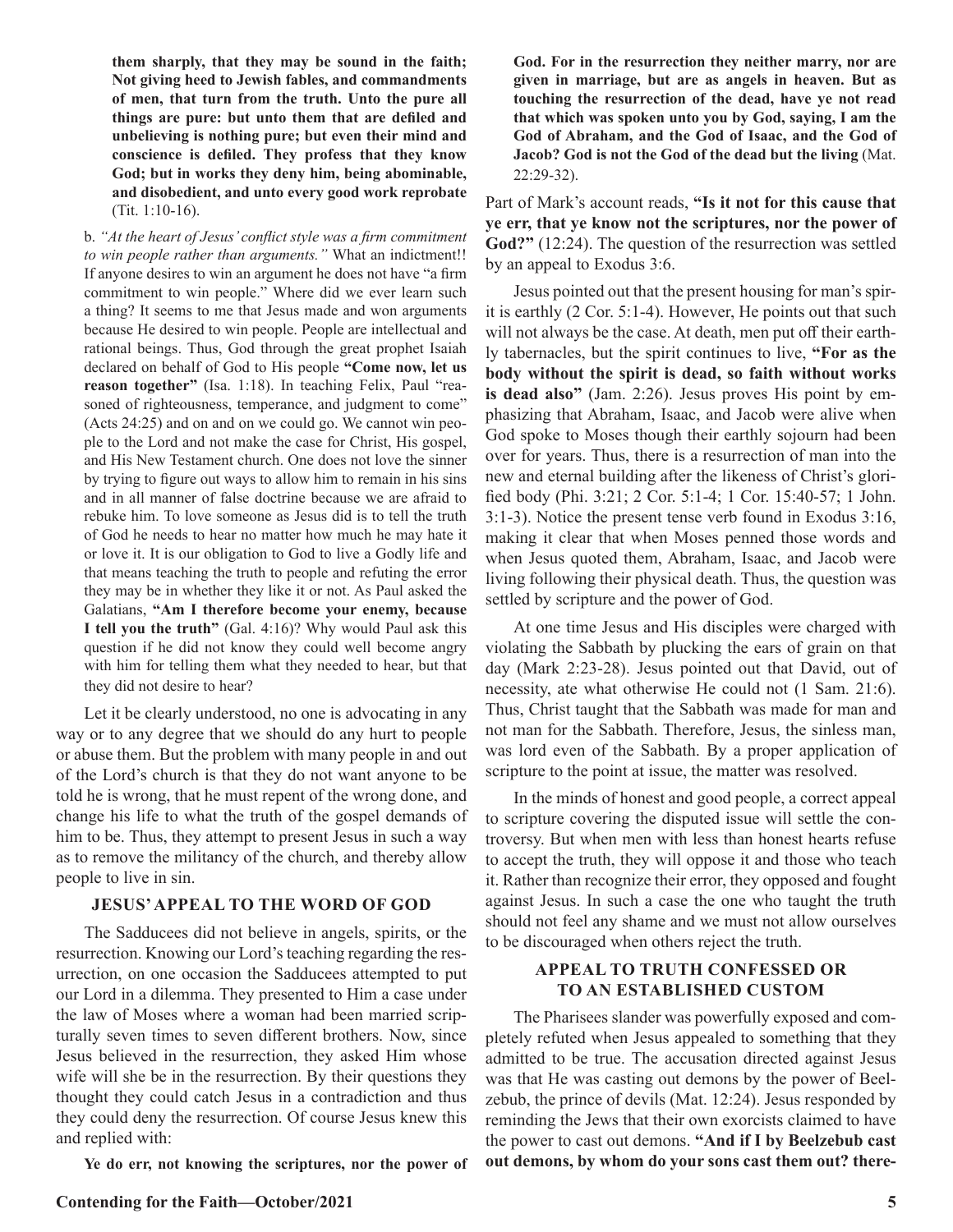**fore shall they be your judges"** (Mat. 12:27). The truth the Pharisees admitted actually condemned them because of its logical implication.

The Pharisees and scribes considered Jesus' association with publicans and sinners gross misconduct. Therefore, they rebuked Jesus with, **"Why do ye eat and drink with the publicans and sinners?"** (Luke 5:30). Jesus answered, **"They that are whole need not a physician; but they that are sick. I am not come to call the righteous but the sinners to repentance"** (Luke 5:31-32). The Pharisees could say nothing because they admitted the truth that Jesus gave as the basis for His actions.

So, they turned to another question (Luke 5:33-39). In an attempt to resolve what they considered to be a conflict between their conduct and that of Christ's disciples, the disciples of John asked, **"Why do we and the Pharisees fast oft, but thy disciples fast not?"** (Mat. 9:14). It appears that the Pharisees and the scribes were also party to this question (Luke 5:33). Jesus simply explained while He was with them they had no reason to fast. Therefore, His disciples were eating and drinking. When Jesus was no longer with them, they would fast. Then He appealed to a common custom among them, patching old garments with old cloth and not new. They understood what that meant and made the application.

### **ARGUMENT AD HOMINEM**

The *argument ad hominem* does not prove a proposition to be true. However, it does show that one cannot hold to two positions that contradict each other. He must give up one or the other positions or both. Consistency will not allow him to hold both.

A woman possessed with a certain infirmity for eighteen years came to Jesus for healing. After He had healed her, the ruler of the synagogue condemned Jesus' action with, **"There are six days in which men ought to work: in them therefore come and be healed, and not on the day of the Sabbath"** (Luke 13:14). Then Jesus employed the *argument ad hominem* (argument to the man) and declared:

**Ye hypocrites doth not each one of you on the sabbath loose his ox or his ass from the stall, and lead him away to watering? And ought not this woman being a daughter of Abraham, whom Satan had bound, lo, these eighteen years, to have been loosed from this bond on the day of the sabbath?** (Luke 13:15-16; *ASV*).

As long as the Pharisees held that their conduct was right, they could not question Jesus' conduct.

Jesus did not hesitate to meet error pointedly. Our Lord asked questions, argued, and most effectively confounded His enemies and destroyed their arguments. If we would emulate Jesus in all things, we must imitate His conduct in meeting error and its proponents.

### **TOLERANCE AND INTOLERANCE**

Some have forgotten that Christians are to seek God's

blessing and favor and not man's favor (Gal. 1:10). Why call ourselves servants of God and seek not His favor?

What is intolerance? When a man demands that another give up his error under threat of force, that is intolerance. But when one through correct reasoned persuasion from the scriptures and refutation of another's false positions show that he should dispense with error and embrace the truth, that is tolerance. Jesus was tolerant and, to the extent He was tolerant, we too must seek to follow Him. To bring men to see their errors and thereby create within them a sharp sense of guilt for their sins is our responsibility. It is what one seeks to accomplish in preaching the gospel to sinners and erring saints alike. This is why Jesus was a controversialist, but it is not intolerance. One must have a clear concept of truth and a personal sense of one's responsibility in denouncing error as well as that of urging men to reject error and submit to the truth if they are to be faithful teachers of the Word of God. However, let us never confuse this with intolerance.

# **BIAS AND PREJUDICE**

Since my youth, I have not understood how one could claim to believe in Christ and fail to see that Christ engaged regularly in controversy. Thus, to be a Christian (one who is of Christ) one will be involved in religious controversy as our Lord was involved in it. It is an integral part of living the Christian life—a necessary part of being faithful to our Lord.

I have found it rather interesting, to say the least, that some members of the church will militantly argue that it is wrong to debate. Many years ago in my first full-time work, I came early to the midweek Bible study to find an older sister and brother already in the building. They were involved in a discussion that had waxed rather warm by the time I arrived on the scene. They were in the process of debating whether it was scriptural to engage in religious debates. The brother was in the affirmative and the sister was in the negative. Realizing the situation, I listened long enough to find an opening and remarked that I really was enjoying the debate. Only with my remark did both disputants realize what they were doing. The man was quite pleased with my observation, but the woman did not know what to say. For a Christian to be opposed to religious controversy is equivalent to saying that I love God but I am opposed to worshipping Him. It is simply absurd to believe such a thing.

The people who are opposed to controversy tend to avoid discussions or issues that would bring into view matters likely to cause controversy. Thus, they plead for a spirit of tolerance. But the following quotation reveals that for which that are in actuality calling.

There are many pleas made these days for "tolerance." But often "tolerance" is not the right word for that which is demanded. What is meant is "compromise." Tolerance and compromise are not the same thing. This is tolerance—to grant to another the same rights which I claim for myself. This is compromise—to sacrifice heart-felt conviction in order that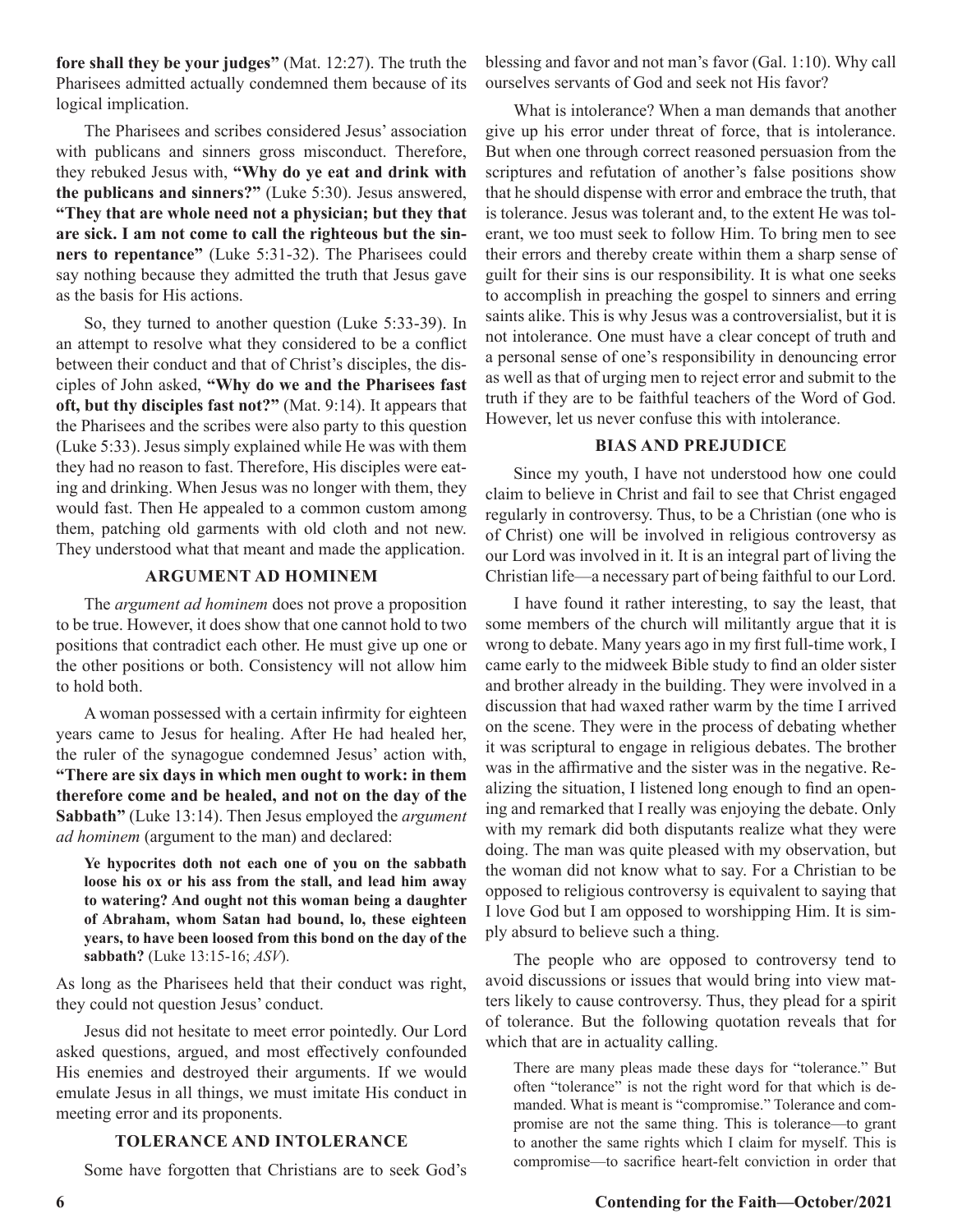someone else may be pleased or in order to avoid a breach of peace (Beardsley).

To compromise with wrong in the name of tolerance is to dishonor God and His Word.

Practically every day of our Lord's life on earth found Him either opposed by or opposing error and sin. He had many conflicts with the scribes and Pharisees (Mat. 23 and 12:24). He also taught that His followers would have trouble, opposition, and controversy (Mat. 10:35ff.).

Many religious persons have a dread of controversy, and wish truth to be stated without any reference to those who hold the opposite errors. Controversy and a bad spirit are, in their estimation, synonymous terms, and to strenuously oppose what is wrong is considered as contrary to Christian meekness. Those who hold this opinion seem to overlook what every page of the New Testament lays before us. In all the history of our Lord Jesus Christ, we never find Him out of controversy (Beardsley).

How do people study their Bibles and fail to see that whole books of God's Word are given over to polemics? The letter of Jude is a case in point. Remove Jude's rebuke to false teachers, his warning to Christians, and his exhortation for Christians to fight against error and one does away with the book. It is a wonder to me that some church members do not remove it from their Bibles because it is not a "positive" presentation of the truth. Of course, they have done so in their minds and thinking.

How far does one read into any of the Bible, especially the New Testament, before one reads of controversy over doctrine? But there are those who will argue that we ought to "preach the gospel" and not "argue" among ourselves. Like the man and woman earlier mentioned, they do this without seeing their self-contradiction.

Let it be said here that we are not advocating an argument that rises from and promotes personal opinions and likes and dislikes. These must be avoided. However, the New Testament is clear that Christians will be involved in doctrinal conflict until the end of the world at Jesus' second coming.

Is the truth of God constantly under attack, misrepresentation, and dilution? Paul and Barnabas **"had no small dissension and disputation with"** the Judaizing teachers (Acts 15:1-2). What if no one had opposed these false teachers because the brethren did not believe in controversy? This heresy would have spread throughout the churches and choked the church to death. The same is true of Paul withstanding Peter to the face over this same matter (Gal 2). Those who depart from the faith are to be rebuked **"sharply, that they may be sound in the faith"** (Tit. 1:13). Confronting error and those who teach it is what Paul is urging Christians to do when he writes to Timothy to **"fight the good fight of faith"** (1 Tim. 6:12). Near the end of his turbulent life, Paul declared that he has **"kept the faith"** (2 Tim. 4:7) and this pertains to confronting false teachers in and out of the church.

Some well-meaning preachers, desiring to maintain peace and harmony where they preach or in controversial matters in the brotherhood, run like a scalded dog, fearing that it will split their church and they will lose their job. They are nothing more or less than cowards. Granted that divine wisdom must be exercised in dealing with controversial issues, but they must be dealt with as the Bible teaches. Controversy in local churches is very healthy if righteousness and New Testament principles are being defended. Where did we ever learn otherwise? Certainly not from the Bible.

It might surprise some people, but controversy has been a blessing to the Lord's church. I thank God for the great and good men who have mounted the polemic platform to meet and denounce error and those who advocate it, no matter what the error was/is. Remarking on church members who were unwilling to fight, a denominational preacher, J. C. Ryle, said:

The only positive thing about them is that they dislike distinctiveness and think extreme and decided and positive views are very naughty and very wrong. These people live in a kind of mist or fog. They see nothing clearly, and do not know of what they believe. ... They are eaten up with a morbid dread of controversy and an ignorant dislike of party spirit; and yet they really cannot define what they mean by these phrases (Beardsley).

I have quoted this man because he has a better understanding of the importance of truth and the terrible danger of error than a great many of my brethren do—especially some preachers.

John Beardsley quoted, the Greek scholar, J. Gresham Machen on said matter:

Again, men say that instead of engaging in controversy in the Church, we ought to pray to God for a revival; instead of polemics, we ought to have evangelism. Well, what kind of evangelism is it that is indifferent to the question what *evangel* it is that is to be preached? ... not the evangelism that Paul meant when he said, **"Woe is unto me, if I preach not the gospel."** No, my friends, there can be no true evangelism which makes common cause with the enemies of the cause of Christ ... (Beardsley)

What biblical truth is not controversial—God, Christ, the Holy Spirit, the Bible, etc.? Now, how can the church be faithful to Christ and not be controversial as well? The truth pricks, stabs, scalds, and enrages the hearts of men. If you do not recognize that, then you need to be converted to Christ yourself.

# **CONCLUSION**

As noted earlier, a person who argues that a Christian should not debate is grossly inconsistent for he is debating when he does so! It is a sad thing when those who claim to be Christians do not see that polemics better enables us to do much good. Do we not see that truth and error in contrast